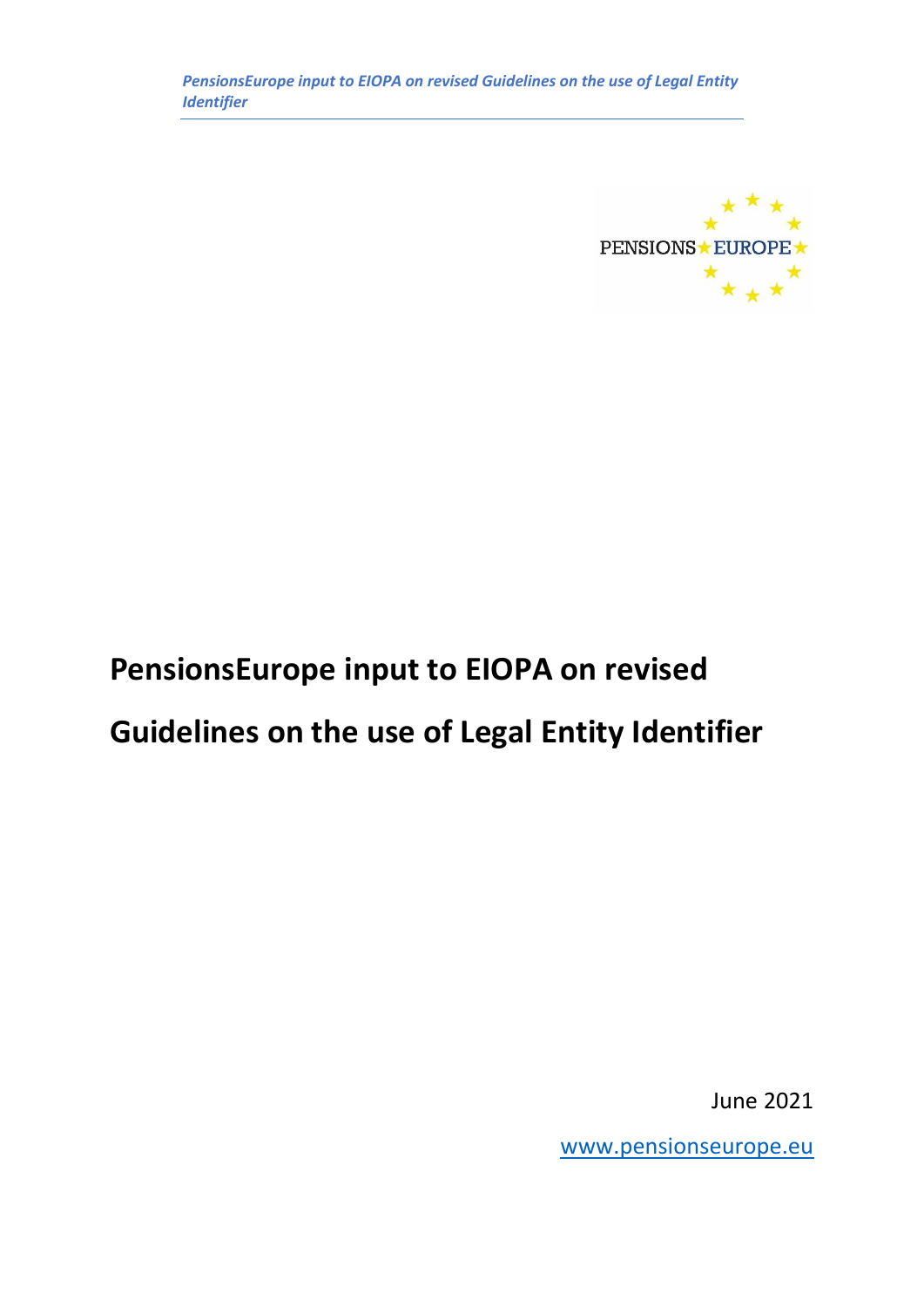# **1. PensionsEurope input to EIOPA on revised Guidelines on the use of Legal Entity Identifier**

# *We welcome EIOPA proposal and support the use of LEI*

We find it important that financial entities can be unequivocally identified, and we agree that it would be useful to have one worldwide identifier for that purpose. We would like to thank EIOPA for having considered proportionality in its draft guidelines, and we agree with the EIOPA proposal. However, we find that only IORPs' assets should be considered in the exemption criteria (see in our answers in more detail).

In general, we find proportionality of the utmost importance when introducing any new requirements to IORPs. Particularly the current low/negative yield environment has made small IORPs very sensitive to any additional fixed costs, on top of the already existing investment, administration, governance, and communication costs.

# *Remarks on EIOPA new reporting requirements*

We note that the EIOPA proposal goes beyond IORPs' current reporting requirements regarding LEI. While supporting this proposal, we would like to stress that IORPs are concerned that their reporting deadlines to EIOPA/NCAs shall be brought forward in 2022 and 2024, and we do not see any further need to shorten deadlines and/or extend the scope of requirements.

While aiming for stable reporting templates and a stable taxonomy, we believe it is also important to carry out post-implementation reviews of new requirements to keep them 'fit for purpose'. It is right to assess on an on-going basis whether there is room to make reporting requirements and tools more efficient, whether all information requested is necessary and whether potentially overlapping requirements can be streamlined.

We appreciate good quality and timely pension statistics, and we welcome that, in many countries, EIOPA, ECB and national reporting requirements have been integrated into one reporting data stream. However, in some Member States, there have been certain challenges in the co-ordination between some of the institutions/authorities.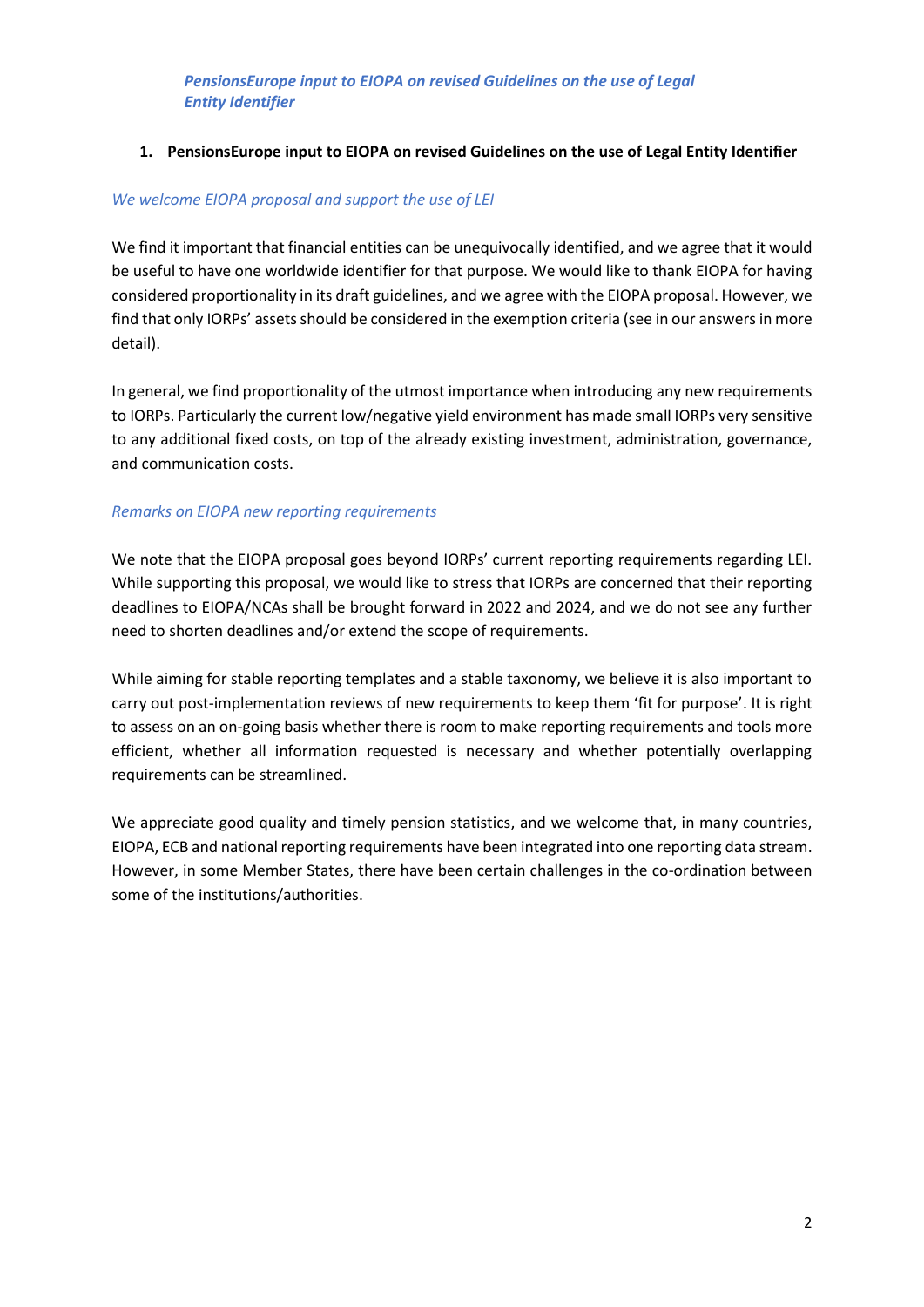*Answers to specific questions*

#### On policy issue 1 - Keeping the status quo vs Revising the LEI Guidelines

Q1. Do you consider that the revised LEI Guidelines provide sufficient clarity in terms of scope of legal entities?

### **Yes**

Q2. Do you agree with the scope of the legal entities that should have LEI as specified in the revised Guideline 1?

**Yes, but as a matter of principle, we think that in this case only amount of assets should be considered and not the number of affiliates nor the "biggest five in a country".**

Q3. Do you consider text of the Guideline 2 (Reporting) as sufficiently clear?

**We want to be sure that 1.12 does not extend the current EIOPA reporting requirements for IORPs to the extent that for more IORPs individual data have to be reported to EIOPA.**

### On policy issue 2 - No proportionality vs applying proportionate measures (IORP, IDD)

Q4. In the context of proportionality approach to IORPs what is your view on the proposal under revised Guideline 1?

**Yes, but as a matter of principle, we think that in this case only amount of assets should be considered and not the number of affiliates nor the "biggest five in a country".**

Q5. In the context of proportionality approach to intermediaries what is your view on the proposal under revised Guideline 1? Please include also views on the ancillary intermediaries.

**-**

Q6. Do you have any comments in relation to the impact assessment as presented in the Annex I?

**-**

**-**

# Additional comments:

Q7. Do you have any other comments on the revised LEI Guidelines?